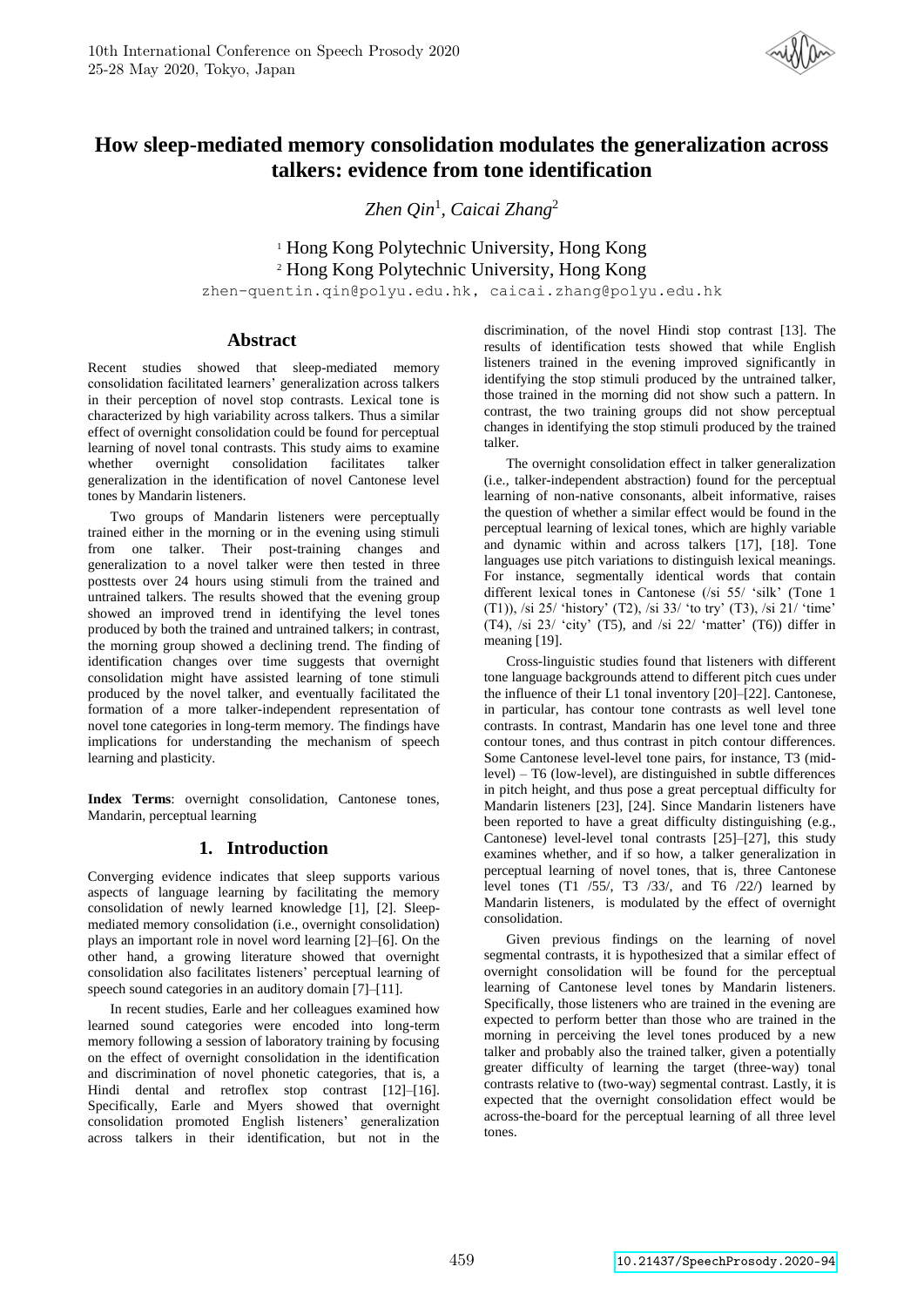## **2. Methods**

### **2.1. Participants**

Thirty-two students (18 female, 14 male) were recruited from the Hong Kong Polytechnic University. They were all Mandarin-speaking participants between the ages of 18 and 30. The participants had a minimal exposure to Cantonese, that is, their length of residence in Hong Kong was less than ten months and Cantonese classroom-learning for less than one month prior to the experiment. They speak Mandarin as their mother tongue and not any Southern Chinese dialect including Shanghainese, Hakka, and Southern Min. In addition, they have not received professional musical training. None of them reported a history of hearing impairment and neurological disorder.

Table 1: *Demographic characteristics of the morning and evening training groups.*

|                     |         | Morning    | Evening    |
|---------------------|---------|------------|------------|
| No. of participants |         | 16         | 16         |
|                     |         | (9 F, 7 M) | (9 F, 7 M) |
| Age (year)          |         | 24.9       | 23.3       |
|                     |         | (3.7)      | (3.5)      |
| Discrimination      | Pretest | 85.2       | 84.5       |
| $(\%)$              |         | (3.6)      | (3.6)      |

The participants were equally and randomly assigned into one of the two groups who were trained either in the morning (8-10 am) or evening (8-10 pm). Demographic characteristics of the morning and evening groups are summarized in Table 1. To ensure that the morning and evening groups had comparable levels of tone discrimination sensitivity before going through training, an AX discrimination pretest a baseline assessment was conducted. The accuracy of the two groups did not significantly differ from each other  $[t (30) = .46, p = .65$ ].

### **2.2. Stimuli**

The stimuli were three Cantonese level tones, /55/ T1 (a highlevel tone), /33/ T3 (a mid-level tone), and /22/ T6 (a lowlevel tone) carried by ten base syllables (/jan/, /ji/, /jau/, /jiu/, /fan/, /fu/, /ngaa/, /si/, /se/ and /wai/). All thirty words are meaningful in Cantonese. Two female speakers of Hong Kong Cantonese recorded three repetitions of each target word. Each monosyllabic target word was recorded in a carrier phrase "lei1 go3 hai6 [target word]" (this is [target word]). Recordings were conducted in a sound-proof room using a microphone linked to a digital recorder. Each token was segmented out of the carrier phrase. To increase the variability of tone stimuli, two tokens for each target word were chosen by the investigators based on its intelligibility and sound quality. The stimuli were normalized in duration to 500 ms (a value similar to the duration of naturally produced stimuli), and their mean acoustic intensity was scaled to 70 dB using Praat.

As shown in Figure 1, the untrained talker, with a higher average pitch and a narrower pitch range, differed phonetically from the trained talker in their pitch distribution, and thus was used as a generalization talker in the posttest session alone.



Figure 1: *Tonal contours of the three Cantonese level tones produced by the trained talker (top panel) whose stimuli were used in both the training and posttests as well as the untrained talker (bottom panel) whose stimuli were used in the posttests alone.*

#### **2.3. Procedures**

Participants completed a pretest, a training, and a posttest in three sessions over two consecutive days. In the training session, a forced-choice identification (ID) task of three Cantonese level-tone categories was conducted on the participants in a separate day. In case that the training stimuli might be perceptually challenging, only monosyllables produced by the first female speaker, who had a wider range of pitch than the other speaker, were used in the training session. A total of 300 tokens (1 speaker \* 3 tones \* 10 syllables \* 2 tokens \* 5 repetitions) were presented in auditorily to the participants in five blocks with 60 tokens in each block. During the training, the participants were instructed to identify each tone (T1-High, T3-Mid and T6- Low) after hearing the auditory stimuli by pressing three buttons (1, 3, and 6) in a self-paced fashion. Written feedback ("Correct" in green or "Incorrect. The correct answer is…" in red) was given immediately after every trial. The participants were instructed to learn to categorize three tones based on feedback, and achieve the best performance as they can in the training session. The training session took approximately 30 min.

In the posttest sessions, each posttest was conducted at three time points (immediately after training, with a 12-hour delay, and with a 24-hour delay) to test how the learned Cantonese level tones were retained and how the representation of learned tones changed over time after perceptual training. Monosyllables produced by both the trained (Talker 1 in Figure 1) and untrained (Talker 2 in Figure 1) talkers were used in the posttest sessions. In the ID posttests, the participants were instructed to identify each tone (T1-High, T3-Mid and T6-Low) by pressing three buttons (1,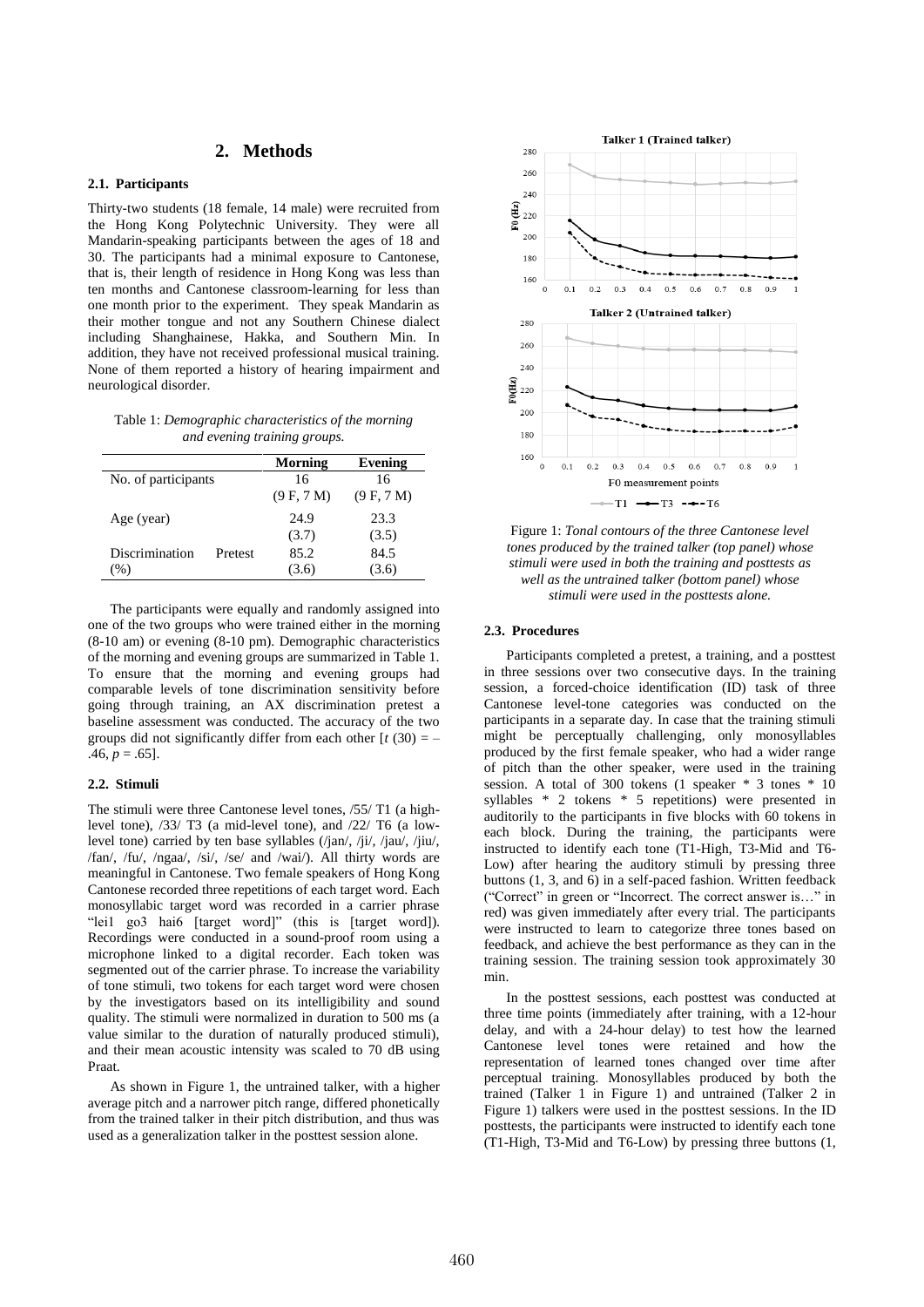3, and 6). However, no feedback was given after every trial. The ID posttest consisted of 120 trials (2 talkers \* 3 tones \* 10 syllables \* 2 tokens), which were randomly presented to participants in one block. The ID posttest took approximately 10 min.

### **2.4. Data Analysis**

A logit mixed-effects model with Group (2 levels: morning vs. evening; morning as Baseline), Time (3 levels: ID posttest1, ID posttest2, ID posttest3; ID posttest1 as Baseline), Talker (2 levels: trained vs. untrained; trained talker as Baseline), and Tone (3 levels: T1, T3, and T6; T1 as Baseline) as fixed effects, with participants and items as random intercepts and Time as a random slope on the participant random intercept (the models with more random slopes did not converge), was performed on the participants' accuracy data ( $1 =$  correct,  $0 =$ incorrect) of their ID posttests.

Mixed-effects models with a maximal random effects structure used in the current study have greater statistical power than the analysis of variance, and are more appropriate for our binomial data of identification accuracy [28]. The models were fitted in R, using the lmer() function from the lme4 package [29]. A back fitting function from the package *LMERConvenienceFunctions* in R was used to identify the best model that accounted for significantly more of the variance than simpler models, as determined by log-likelihood ratio tests [30]; only the results of the model with the best fit are presented, with *p* values calculated using the *lmerTest* package in R [31].

### **3. Results**

Figure 2 presents the morning and evening training groups' mean proportions of correct response (i.e., accuracy) for stimuli produced by the trained and untrained talkers in the ID posttests over the 24-hour period (ID posttest1, ID posttest2, and ID posttest3).

Recall that a logit mixed-effects model was performed on participants' accuracy to examine the effects of Group (morning vs. evening), Time (ID posttest1, ID posttest2, ID posttest3), Talker (trained vs. untrained), and Tone (T1, T3, and T6), and their interactions. The baseline was the morning groups' performance on trained stimuli of T1 in the ID posttest1. The model with the best fit included the simple effects of Group, Time, Tone, Talker, as well as the interaction between Group and Time. The estimate, standard error, *z* value, and *p* value associated with the fixed effects are presented in Table 2.

The model results summarized in Table 2 yielded a significant two-way interaction between Group and Time, indicating that the two groups differed in their ID performance changes over the 24-hour experiment period. Crucially, the three-way interaction among Group, Time and Talker did not improve the model, indicating a lack of evidence that the ID performance changes over time of the two groups differed between stimuli produced by the trained and untrained talkers. The lack of interaction between Tone and other factors indicates that ID performance changes (e.g., for the morning/evening groups and for trained/untrained stimuli) remained similar for all the level tones.





To understand the nature of the significant two-way interaction between Group and Time, subsequent logit mixedeffects models were therefore performed on the participants' accuracy across three ID posttests separately for each training group.

Table 2: *Best logit mixed-effects model on proportions of correct response of the participants from the morning and evening groups in the three ID posttests.*

| <b>Effect</b>       | Est.   | SE   | Z.      |            |
|---------------------|--------|------|---------|------------|
| (intercept)         | 1.6    | 0.14 | 10.9    | $-.001$    |
| Group               | $-0.2$ | 0.19 | $-0.9$  | .34        |
| Time                |        |      |         |            |
| (ID Posttest2)      | $-0.3$ | 0.09 | $-3.8$  | < 0.01     |
| Time                |        |      |         |            |
| $(ID$ Posttest $3)$ | $-0.2$ | 0.08 | $-2.7$  | $\leq .01$ |
| Tone                | $-0.2$ | 0.01 | $-19.4$ | $-.001$    |
| Talker              | $-0.4$ | 0.04 | $-9.2$  | $-.001$    |
| Group $\times$ Time |        |      |         |            |
| (ID Posttest2)      | 0.4    | 0.13 | 3.6     | < 0.01     |
| Group $\times$ Time |        |      |         |            |
| (ID Posttest3)      | 0.4    | 0.12 | 3.4     | < 0.01     |
|                     |        |      |         |            |

For the morning group, the participants' performance in either the ID posttest2 (Estimate  $= -0.320$ , Std. Error  $= 0.087$ ,  $z = -3.68$ ,  $p < .001$ ) or the ID posttest3 (Estimate = -0.220, Std. Error =  $0.072$ ,  $z = -2.99$ ,  $p < .01$ ) was significantly lower than their performance in the ID posttest1. However, the participants' performance between the ID posttest2 and the ID posttest3 did not significantly differ (Estimate = 0.106, Std. Error =  $0.070$ ,  $z = 1.51$ ,  $p = .13$ ). The results of the morning group suggest that participants without an intervening night's sleep between Session 1 (i.e., training session) and Session 2 (i.e., posttest2) showed a significant declining ID performance in the later posttests compared with their ID performance in the initial posttest.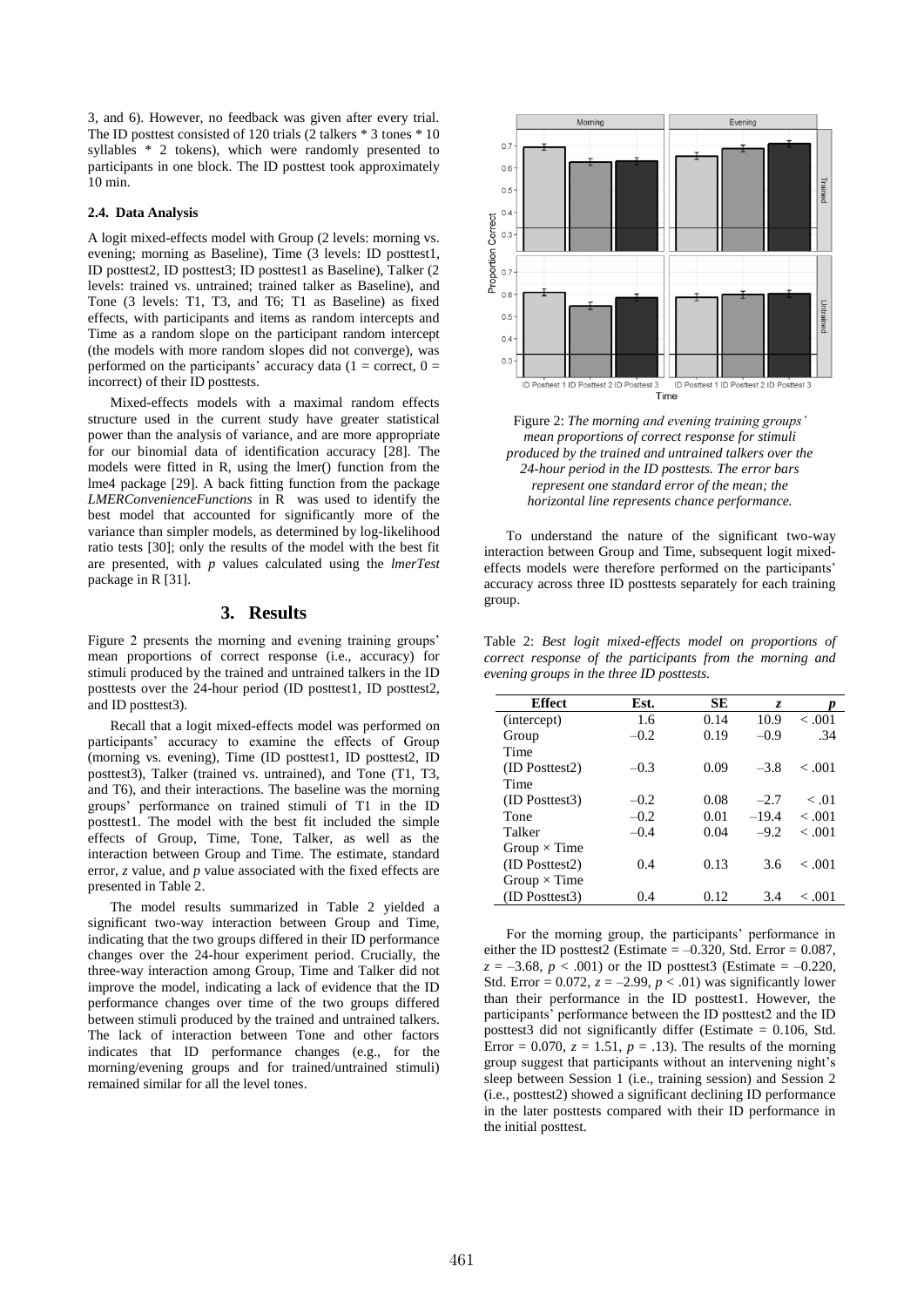For the evening group, the participants' performance in the ID posttest2 did not differ from their performance in the ID posttest1 (Estimate = 0.109, Std. Error = 0.081, *z* = 1.33, *p*  $= .18$ ). The participants' performance difference between the ID posttest3 and the ID posttest1 had a marginal significance (Estimate = 0.153, Std. Error = 0.082,  $z = 1.88$ ,  $p = .06$ ). Again, the participants' performance in the ID posttest2 and the ID posttest3 did not significantly differ (Estimate  $= 0.043$ , Std. Error =  $0.071$ ,  $z = 0.61$ ,  $p = .54$ ). The results of the evening group suggest that participants with an intervening night's sleep between Session 1 (i.e., training session) and later sessions showed a numerical trend of improved ID performance in posttest2, and a marginally significant improvement in posttest3, compared with their ID performance in the initial posttest. However, there is no evidence that their ID performance improved during the 12 waking hours between posttest2 and posttest3. Importantly, the different perceptual patterns over time between the morning and evening training groups were found for the stimuli produced by both the trained and untrained talkers.

# **4. Discussion and Conclusion**

The results of identification tasks showed that the Mandarin listeners who were trained in the morning, without an intervening night's sleep between training and Posttest2, showed a declining performance of identification accuracy; in contrast, the Mandarin listeners who were trained in the evening, with an intervening night's sleep between training and later posttests, showed a numerical trend of improved performance in identification accuracy. Crucially, the pattern was found for stimuli produced by both the trained and untrained talker across all three level tones.

First and foremost, the findings suggest that the sleep intervening training and posttests facilitated talker generalization in perceptual learning of novel tones. That is, the difference of post-training identification changes between the evening and morning trainees was not only found for stimuli produced by the trained talker, but also for stimuli produced by the novel untrained talker. This finding implies that overnight consolidation might have assisted the evening trainees' generalization to stimuli produced by the untrained talker. This finding of talker generalization seems to support an overnight consolidation process from acoustic-phonetic (i.e., pitch) features at an episodic level to a formation of a more abstract representation of novel tone categories in longterm (e.g., declarative) memory [1], [2]. This possibility is in line with the previous findings that overnight consolidation promoted listeners' speech sound abstraction in perceptual learning of non-native segments [13], [32].

More specifically, compared with the morning trainees, the sleep protected the evening trainees' identification of novel tonal contrasts against subsequent decay, and further induced a trend of improved identification performance. The finding suggests that overnight consolidation might have exerted either a protective or restorative effect on the evening trainees' post-training performance of tone identification. The protective effect found in perceptual learning of novel tones is consistent with previous findings in phonetic learning [7], [8]. In addition, the trend of improved identification performance over time found for the evening trainees is also (partially) in line with previous research on perceptual learning of segments which showed an improved identification performance after sleep [13].

Note that although there was a trend of improved identification performance over the 24-hour period for the evening trainees, it was not statistically significant. The discrepancy between this finding and that of previous studies could be accounted by the difference of target stimuli [13]. One possible explanation is that the variable and dynamic nature of lexical tones may have made them more difficult to learn than segments (e.g., stops) [33], [34]. As a result, different from previous studies (on perceptual learning of dental and retroflex stops) which found that the morning trainees did not change their identification performance over time, the morning trainees in the current study exhibited declining post-training identification performance over time. In a similar vein, this account may explain why the evening trainees exhibited a non-significant trend of improvement in their post-training identification performance, while managing to maintain the training-induced tone learning after sleep. Given the potential difficulty of tone learning, future studies may consider using a longer training session (e.g., 1 hour) to test whether improved post-training tone identification will be found at a group level an overnight consolidation.

Different from the previous study [13] which found the different perceptual changes of the two training groups in identifying stimuli from the untrained talker alone, we found divergent performance changes of the two groups in identifying stimuli from both the trained and untrained talkers. This discrepancy can also be attributed to the different nature of segments and lexical tones. As mentioned earlier, since tones might be more perpetually difficult to learn/abstract than segments. Compared with the morning groups who showed a declining identification performance for stimuli produced by the trained talker, which were already perceptually challenging, the intervening sleep between training and later posttests may have helped the evening trainees, at least, maintain their learning of the stimuli from the trained talker.

To conclude, the present study is one of the first studies to examine the effect of overnight consolidation in perceptual learning of lexical tones. The present findings suggest that overnight consolidation might facilitate the talker-independent abstraction of Cantonese level tones by promoting the tone learning from the trained talker to the untrained talker. Sleep protected evening trainees' identification from subsequent decay, and yielded identification performance changes, over the 24-hour experiment period. These findings raise several questions, for instance, the nature of target stimuli, for further research [8]. It would be intriguing to investigate the potential effect of overnight consolidation in perceptual learning of different types of tone pairs (e.g., contour-contour tone pairs vs. level-level tone pairs) and other prosodic categories (e.g., lexical stress) to further shed light on the effect of overnight consolidation in perceptual learning of suprasegmental domain as well as different nature of segments and prosodic categories in this process.

# **5. Acknowledgements**

This work was supported in part by the *Language Learning* Early Career Research Grant awarded to the first author, and the Departmental General Research Funds (International collaboration) awarded to the second author, as well as by HKRGC-GRF 15601718. We would like to thank Prof. William S-Y. Wang and other team members for their valuable comments on this research.